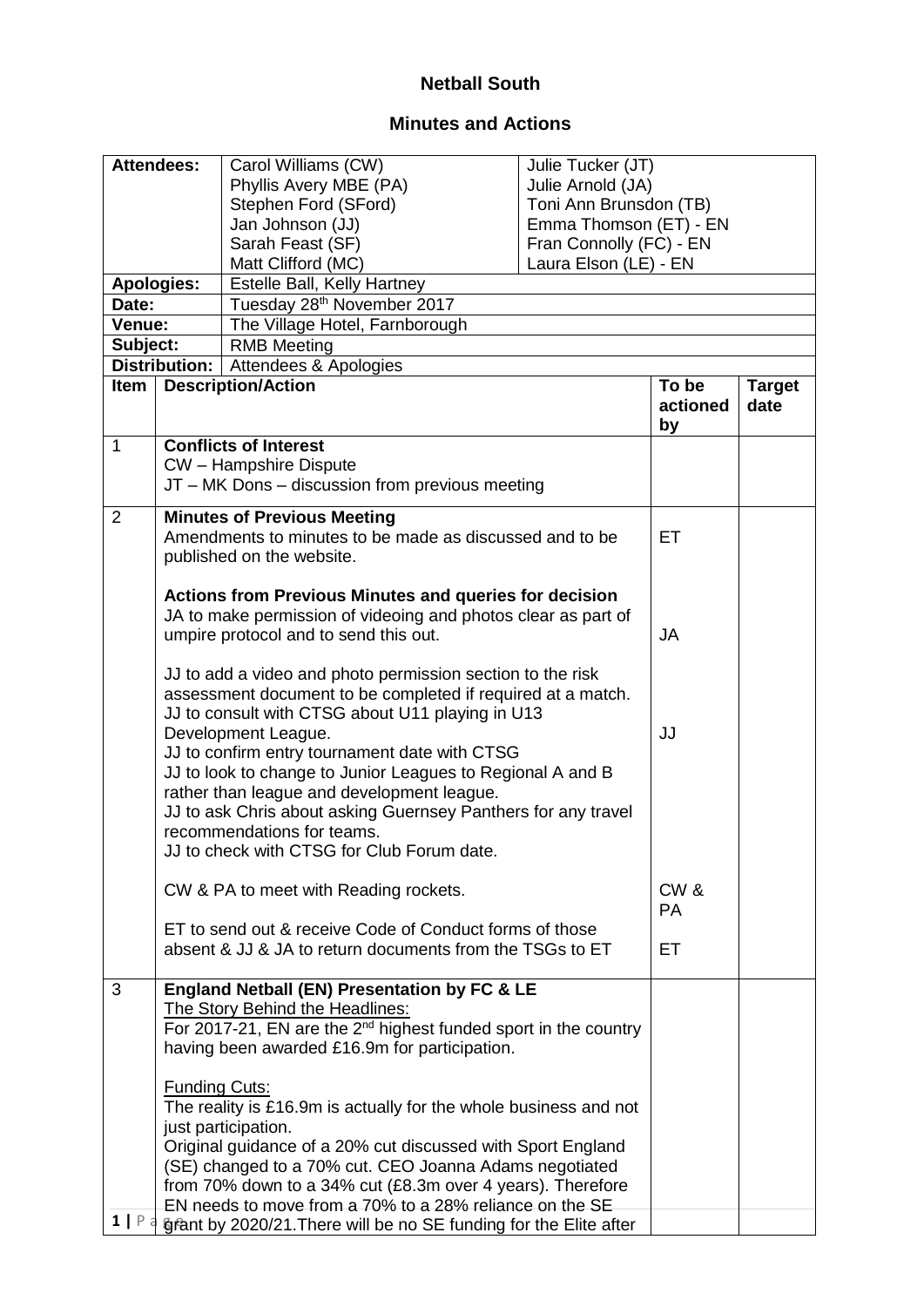| the World Cup in 2019. Funding is split between core,<br>development, talent and elite with 60% going towards core and<br>development.                                                                                                                                                                                                                                                                                                                                                                               |  |  |
|----------------------------------------------------------------------------------------------------------------------------------------------------------------------------------------------------------------------------------------------------------------------------------------------------------------------------------------------------------------------------------------------------------------------------------------------------------------------------------------------------------------------|--|--|
| MC - do we get any funding from UK Sport?<br>FC – no funding from UK Sport.                                                                                                                                                                                                                                                                                                                                                                                                                                          |  |  |
| PA – what happens to players on contracts?<br>FC - Important that EN gain more commercial income.                                                                                                                                                                                                                                                                                                                                                                                                                    |  |  |
| <b>EN Funding Model:</b><br>Move to a commercially focused business rather than sports<br>development operation. Looking at scaling events using<br>commercial strategies and recycling funds for later years by<br>negotiating better opportunities.<br>Quad series opening match was sold out.<br>New Commercial Director to bring new, valuable sponsorship<br>ideas.                                                                                                                                             |  |  |
| Why in situation:<br>The DCMS Sporting Future scheme funding streams include:<br>tackling inactivity, children & young people, volunteering,<br>taking sport to mass markets, supporting sport core market,<br>local delivery and facilities. £1.5m over 2 years of funding<br>came from the inactivity strand. EN will be funded the same for<br>another 2 years if shown that more people are getting involved.<br>The Active People Survey has gone. Membership is only one<br>of the indicators of this success. |  |  |
| MC – Are the commercial leagues e.g. Go Mammoth included<br>in the numbers?<br>FC - EN include all those affiliated and non-affiliated. Make<br>sure whole netball is growing even within EN or without. Done<br>using an annual commercial audit & national partnership<br>agreements; either competing with them or working with them.                                                                                                                                                                             |  |  |
| Bridging the funding gap:<br>Increasing the EN adult affiliation fee is on track to bridge<br>£1.7m of the funding gap. At the end of October this year,<br>there has been an increase in membership for every category<br>apart from adults from last year, which is understandable.                                                                                                                                                                                                                                |  |  |
| Two big leagues left EN, one being the Southampton league.<br>EN affiliation does not just cover insurance and are driving<br>more benefits and using sponsorships to gain more benefits to<br>the members. Miscommunication in advance for the<br>Southampton league who decided to get insurance elsewhere.<br>Insurance that EN affiliation covers would cost £60 each on the<br>street. A £36 affiliation fee is average for sports organisations<br>but there is an additional county and regional fee.         |  |  |
| Restructure & relocation:<br>Head office relocated from Hitchin to Loughborough Sports<br>Park where EN train and is also amongst other sports<br>organisations. The move was funded by Sport England but                                                                                                                                                                                                                                                                                                            |  |  |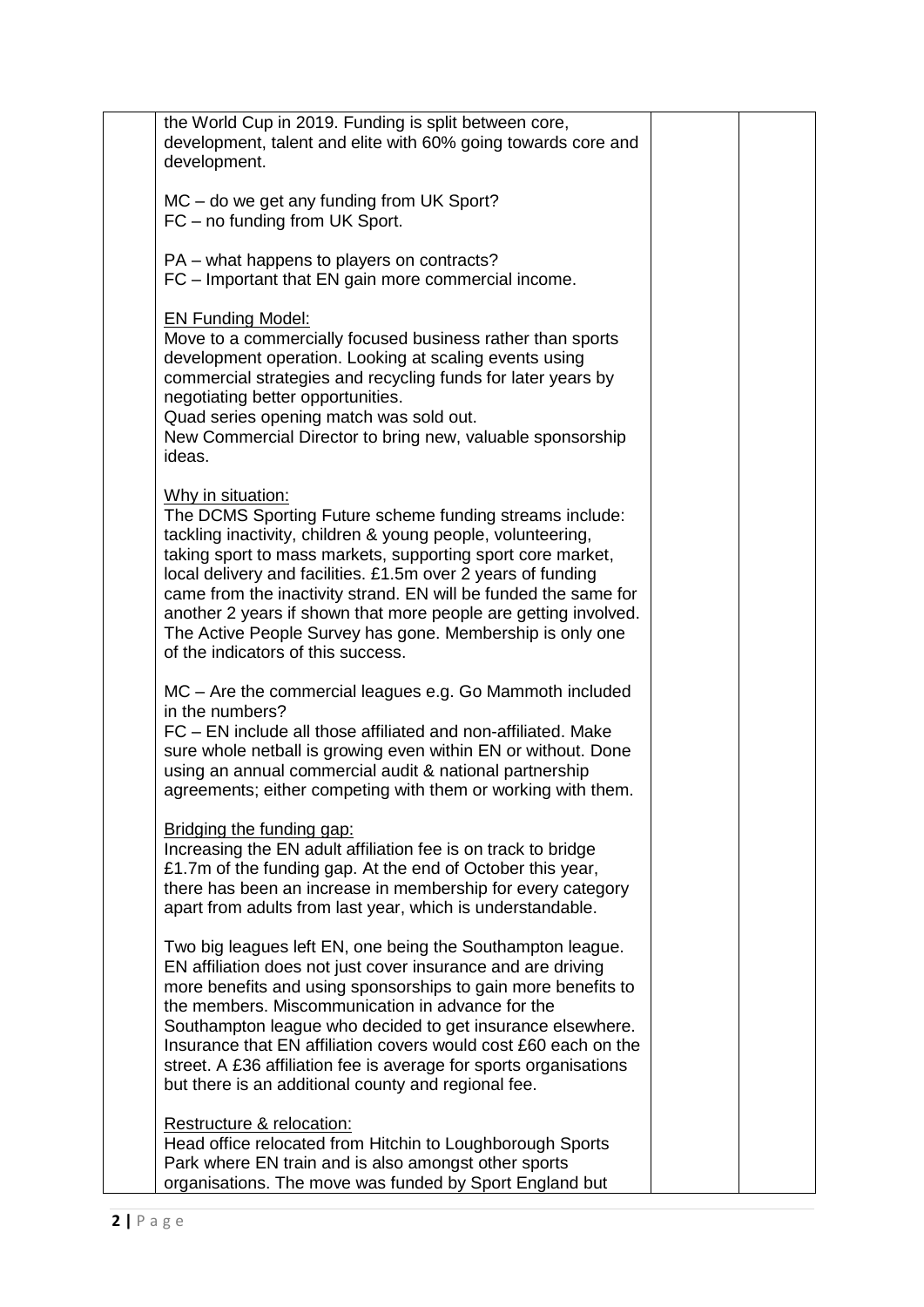| from a separate pot of money.<br>EN close doors at Hitchin on the 18 <sup>th</sup> of December. It has been<br>a phased process and has resulted in 50 staff at risk of<br>redundancy and 40+ new staff with vacancies still to be filled.                                                                                                                                                                                                                                                                                                                                                                                                                                                                                                                     |  |
|----------------------------------------------------------------------------------------------------------------------------------------------------------------------------------------------------------------------------------------------------------------------------------------------------------------------------------------------------------------------------------------------------------------------------------------------------------------------------------------------------------------------------------------------------------------------------------------------------------------------------------------------------------------------------------------------------------------------------------------------------------------|--|
| EN are becoming a more digitally based business - looking at<br>more communication & marketing innovations.<br>No county staff (NDOs or NDCCs) or Regional Coordinators<br>were cut.                                                                                                                                                                                                                                                                                                                                                                                                                                                                                                                                                                           |  |
| Middle managers were removed and now have experts in post<br>that can be contacted directly.                                                                                                                                                                                                                                                                                                                                                                                                                                                                                                                                                                                                                                                                   |  |
| There are 4 Partnership managers - manage NDOs & NDCCs<br>and to engage netball in wider strategies. They will provide<br>reports for RMBs.<br>NDOs provide the county reports.                                                                                                                                                                                                                                                                                                                                                                                                                                                                                                                                                                                |  |
| Susan Hudson - Safeguarding is leaving at the end of the year.<br>Currently recruiting for her replacement.                                                                                                                                                                                                                                                                                                                                                                                                                                                                                                                                                                                                                                                    |  |
| <b>Laura Elson Introduction:</b><br>National Governance and Volunteering Manager<br>Played netball for over 30 years and has been umpiring and<br>coaching for 10 years. Studied sport psychology on netball but<br>had a career change to the charity sector. Has been on the<br>board of many charities including one in Yorkshire for 10 years.<br>LE will be writing an effective volunteer strategy January to<br>August to help raise netball volunteering.<br>LE will act as an adviser for RMBs and leagues, involved in the<br>disciplinary processes and health checks of governance tools<br>to offer the right EN support. This is essential for funding.<br>Line manager for the 9 regional coordinators.<br>Taking on GGA management in January. |  |
| SFord feels like EN doesn't have an impact and the NDOs<br>might as well be cut as volunteers can fill this gap.                                                                                                                                                                                                                                                                                                                                                                                                                                                                                                                                                                                                                                               |  |
| EN have been driving people into the sport with priority of<br>supporting grass route members. NDOs have been given tasks<br>to support the leagues and county committees. EN don't want<br>NDOs to be doing what volunteers can do.                                                                                                                                                                                                                                                                                                                                                                                                                                                                                                                           |  |
| General members just want to play – lack of umpires.<br>SF - NDO only signed off CAPS folders, unclear what else<br>they do. More value if in line with volunteers.<br>MC – more information needed on what these positions do.                                                                                                                                                                                                                                                                                                                                                                                                                                                                                                                                |  |
| 2017-2021 Plans:<br>Most impact will be noticed in April.<br>Your Game Your Way - started strategy in 2012<br>Your Game Your Way Part 2 in 2017 - carrying on the same.<br>Participation rates to increase by 10,000 a year. EN reached<br>27,000 last year.                                                                                                                                                                                                                                                                                                                                                                                                                                                                                                   |  |
| <b>Activating the PDM</b>                                                                                                                                                                                                                                                                                                                                                                                                                                                                                                                                                                                                                                                                                                                                      |  |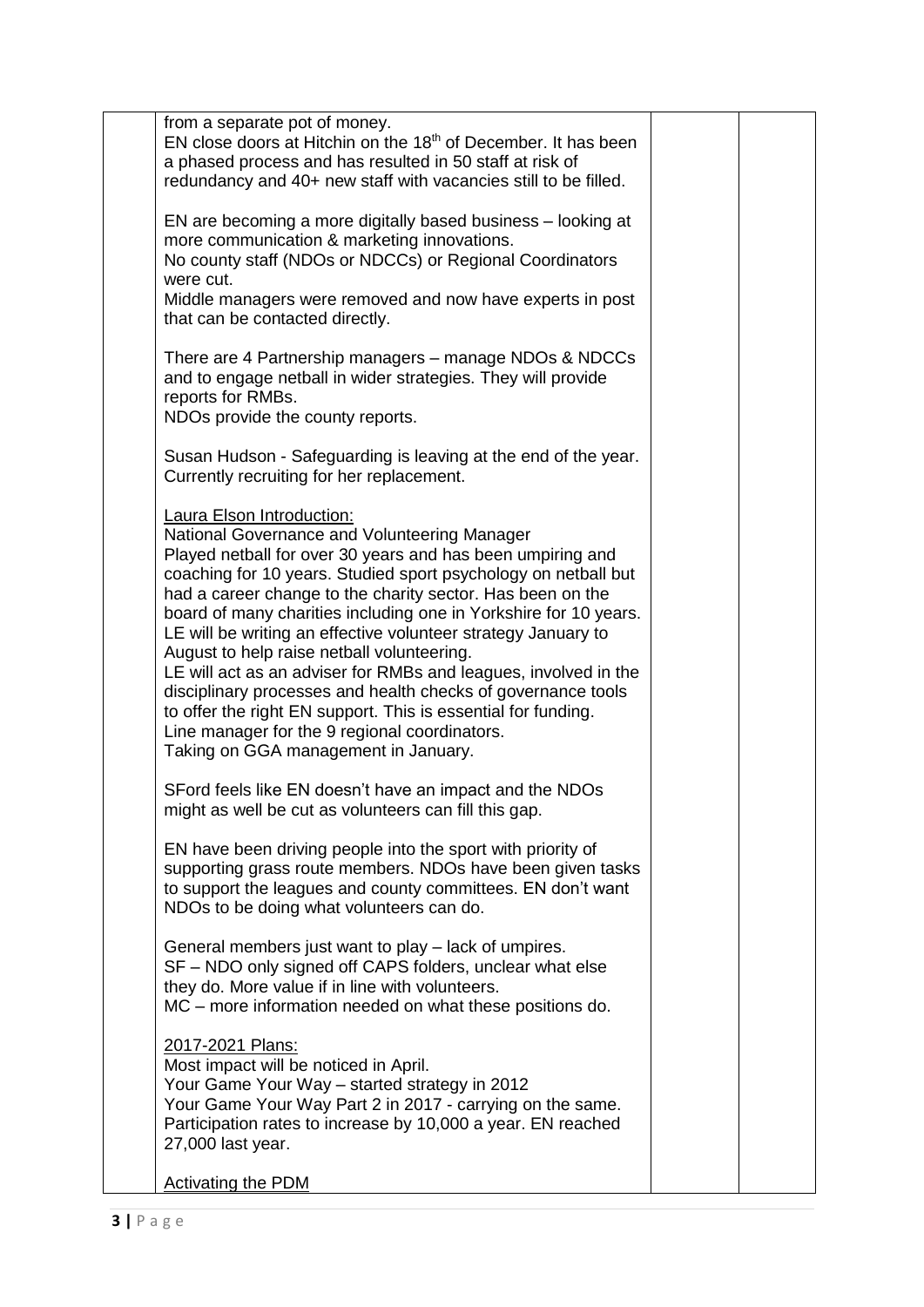| The research audits reached 150,000 consumers through<br>surveys. Results showed 10 different netball consumers.<br>Aiming for a strategy with different forms of games/products<br>e.g. Back to Netball (B2N) & Walking Netball (WN).<br>Big Netball Conversation to gain insight.<br>Any non-EN B2N sessions figures can be worked out from                                                                                                                                                                                        |  |
|--------------------------------------------------------------------------------------------------------------------------------------------------------------------------------------------------------------------------------------------------------------------------------------------------------------------------------------------------------------------------------------------------------------------------------------------------------------------------------------------------------------------------------------|--|
| where numbers are coming from.<br>Need more volunteers.                                                                                                                                                                                                                                                                                                                                                                                                                                                                              |  |
| Need to go back to infrastructure.<br>New offer for under 11s in September 2018 – promoting netball<br>from the age of 5.<br>Push WN and to expand.                                                                                                                                                                                                                                                                                                                                                                                  |  |
| PA questions if there was any proof that High 5 is working.<br>Independent schools don't play it.<br>$FC - 8$ month review of under $8s -$ conclusion that High 5 has<br>a place and is developing the type of athletes we want to<br>develop. Understand that it limits numbers to only 5.<br>3 phases from age 5 to 11 will show distinct progressions.<br>Youth sport trust, child development and sport in children to<br>get those not attracted to netball to become a part of netball.<br>Extend delivery & new partnerships. |  |
| Region & county roles:<br>Governance<br>$\bullet$<br>Competition<br>Advocacy, Support, Demonstration & Promotion<br>Coaching, Officiating, Education & Training<br>Volunteering<br>$\bullet$<br><b>Facility Development Support</b><br>$\bullet$<br><b>Talent Pathway</b><br>$\bullet$                                                                                                                                                                                                                                               |  |
| <b>Enhancing Offers to our Members:</b><br>Enhance digital offers, upskilling netball clubs (offering tools),<br>new focus on leagues (league registration – no fee – offer EN<br>support for their leagues e.g. website designs, social media),<br>player workshops and membership review (benefits &<br>categories - introduce a WN membership?).<br>Promotion, inform new offers, connection with leagues, refresh<br>governance & disciplinary material.                                                                         |  |
| Coaching & officiating<br>Writing new strategies - consultation phase in new year and<br>expectation for March 2018<br>Understand different motivations of officiating. Need strategies<br>to dial up 'nothing but netball' officials and realign 'penny<br>whistlers' to commercial leagues.<br>Framework current state: 80% education, 10% exposure &<br>10% experience.<br>Framework future state: 10% education, 20% exposure & 70%<br>experience.                                                                               |  |
| Bring in the use of an E-learning portal with free resources.                                                                                                                                                                                                                                                                                                                                                                                                                                                                        |  |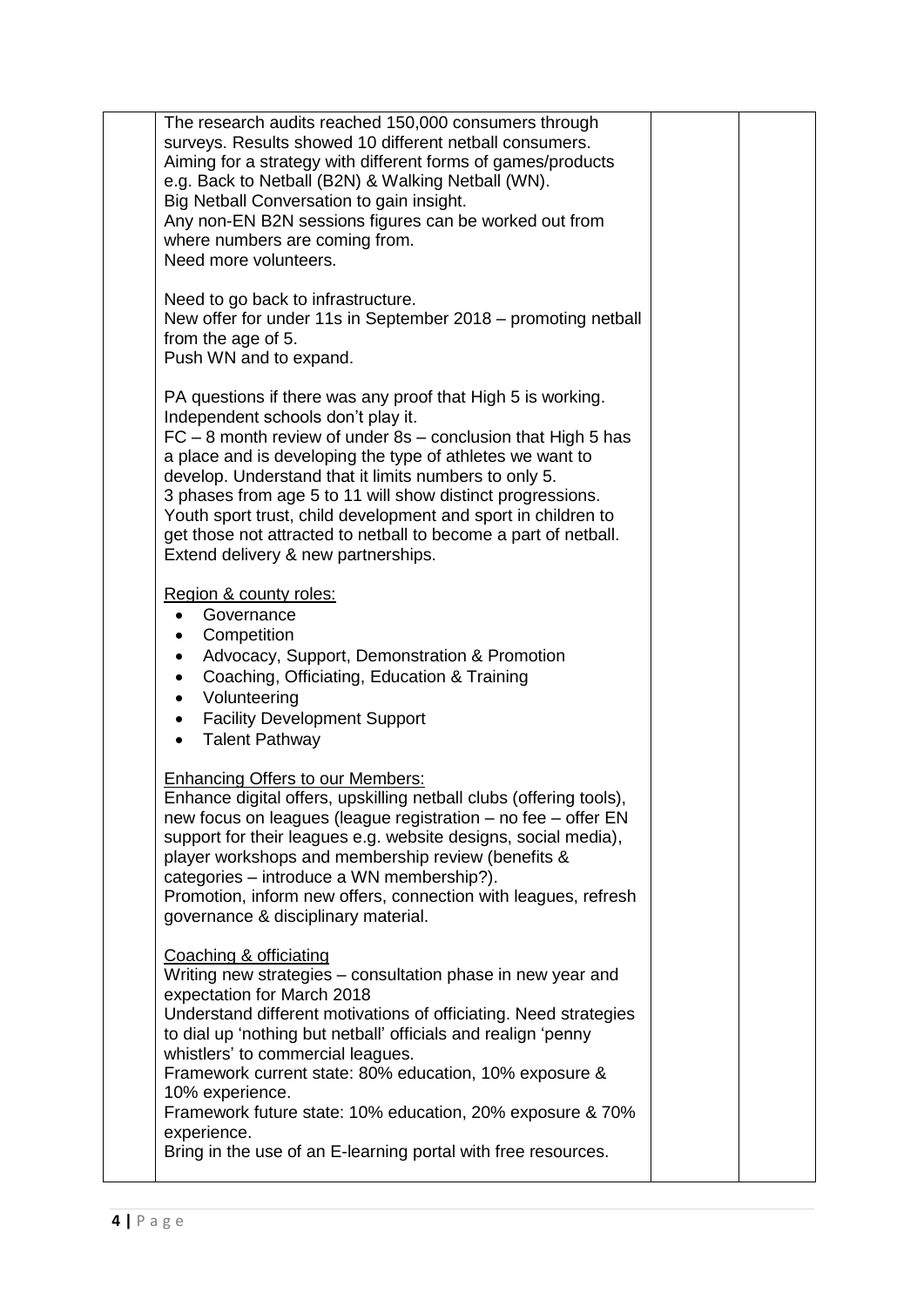|   | EN will start to run more officiating workshops. EN organise<br>UKCC courses and CPD courses.                                                                                                                                                                                                                                                             |  |
|---|-----------------------------------------------------------------------------------------------------------------------------------------------------------------------------------------------------------------------------------------------------------------------------------------------------------------------------------------------------------|--|
|   | SF – not been able to tutor a UKCC course. Paid to qualify but<br>not done a course.                                                                                                                                                                                                                                                                      |  |
|   | FC – what we can offer to service the coaches. Where there is<br>another partner involved, we want franchises to offer<br>something but they have been tasked to sign this agreement<br>off with us. EN only have the resources to develop the<br>qualifications. Courses need to be planned in conjunction with<br>Regional Coordinators.                |  |
|   | SF – Some level 2 coaches don't want to do their level 3. Can<br>there be a differentiation between the standard of level 2<br>coaches?<br>FC - New CRM system where we could recommend new CPD                                                                                                                                                           |  |
|   | modules to coaches to do each year and keep up-to-date.                                                                                                                                                                                                                                                                                                   |  |
|   | JT - word and mouth of what watching opportunities there are.<br>People ask to see regional teams train. Want CPD courses to<br>be free as part of membership.                                                                                                                                                                                            |  |
|   | <b>Participation programmes</b><br>Boards can chose how much they want to be involved.<br>The Women's Institute (WI) have been coming together with<br>EN to drive Walking Netball.<br>Extra funding to get netball to new people.<br>Benefits regionally and not necessarily nationally.                                                                 |  |
|   | Considerations:<br>Move away from one size fits all as long as there are core<br>functions. Lead contacts from TSGs.<br>3/4 year plan to align EN priorities and RMBs.<br>EN annual health check used to flag support that EN can offer.<br>Strategic sport development adviser (independent member)<br>introduced for more knowledge outside of netball. |  |
|   | <b>Support Document</b><br>Draft plan by end of the financial year<br>April-September - county leads into national planning day -<br>add to document and draft plans from September.                                                                                                                                                                      |  |
| 4 | <b>Franchises</b><br>From last season, the focus was getting the franchise teams<br>on court rather than complying with the EN minimum operating<br>criteria. It was a bigger task than many of them thought.                                                                                                                                             |  |
|   | EN are working with them with additional activities, coaching,<br>community activity and marketing.                                                                                                                                                                                                                                                       |  |
|   | Parameters between what franchises are delivering and what<br>they shouldn't be is grey. In January-February, FC is visiting<br>the franchises to discuss their plans.                                                                                                                                                                                    |  |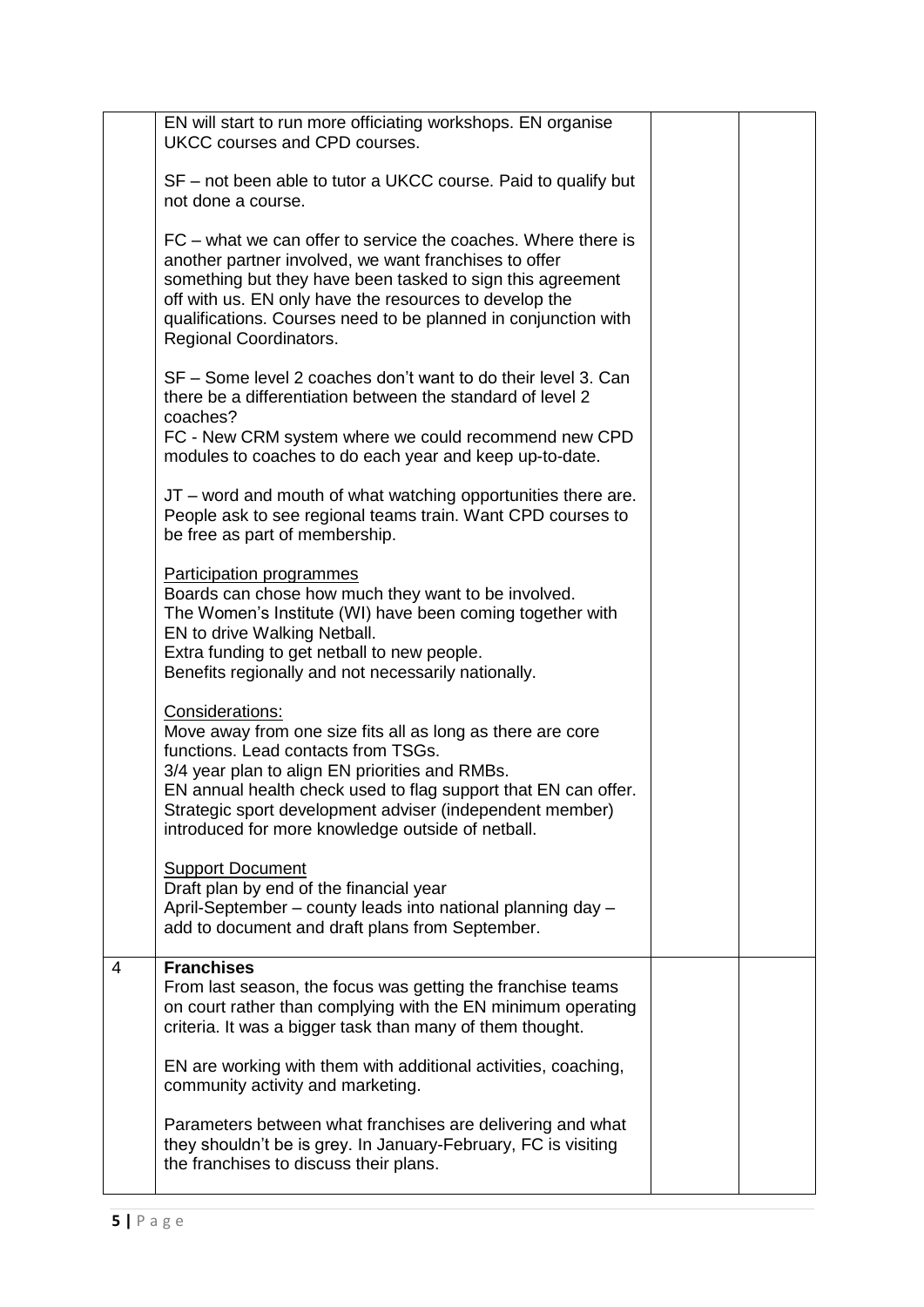|                | JT - Franchises have their own way of coaching with a different<br>standard.<br>FC - coaching reps from franchises are getting attraction by                                                                                                                                                                                                                                                                                                                                |           |  |
|----------------|-----------------------------------------------------------------------------------------------------------------------------------------------------------------------------------------------------------------------------------------------------------------------------------------------------------------------------------------------------------------------------------------------------------------------------------------------------------------------------|-----------|--|
|                | calling it their own way. Need to be made clear.                                                                                                                                                                                                                                                                                                                                                                                                                            |           |  |
|                | SFord left the meeting at 19:11pm                                                                                                                                                                                                                                                                                                                                                                                                                                           |           |  |
|                | SF – Mavericks charge £300 to join while Wasps charge £175<br>with a full ticket to all super league games. Prices for trials also<br>vary a lot and Mavericks are now charging to go watch them<br>train. Is there a way that this can be regulated?                                                                                                                                                                                                                       |           |  |
|                | On Friday FC received recommendations and a review. FC has<br>a meeting next week to discuss the boundary issue. Regional<br>chairs and performance leagues will get an update in January<br>with proposals. A franchise could be removed due to the<br>disappointment of how long it has taken for them to comply.<br>Regulation on what they are launching is needed as some<br>have been launching things without EN knowledge.                                          |           |  |
|                | $SF - EN$ let them down when we set it off changes in<br>September. Felt we weren't ready.                                                                                                                                                                                                                                                                                                                                                                                  |           |  |
|                | PA - Are NPL structures expanding to try and get kids in the<br>right level?<br>Olivia Murphy will be replaced when she leaves.<br>Chloe Hobdon still there.                                                                                                                                                                                                                                                                                                                |           |  |
|                | PA meeting with Team Bath. They are keen to have a locator<br>hub easily accessible from Hampshire and Berkshire. Next<br>step to discuss this with the county chairs.                                                                                                                                                                                                                                                                                                      |           |  |
| 5              | <b>GGA</b><br>Dates have been revised by EN and the new timeline has been<br>signed off today. There will be an extended time between<br>nominations and results.<br>Application forms will have limited changes this year but the<br>length of these forms will be reviewed early next year for the<br>following year.<br>ET to find potential GGA dates from The Village availability                                                                                     | <b>ET</b> |  |
| 6              | <b>Code of Conduct Forms</b>                                                                                                                                                                                                                                                                                                                                                                                                                                                |           |  |
|                | Signed by SF & JT and returned to ET                                                                                                                                                                                                                                                                                                                                                                                                                                        |           |  |
| $\overline{7}$ | <b>Hampshire Dispute</b>                                                                                                                                                                                                                                                                                                                                                                                                                                                    |           |  |
|                | At this point as SFord had left the meeting JJ took the chair<br>due to a conflict for the Chair CW. The Board had been<br>provided with the details received from both teams and the<br>regulations for the league.<br>There was a competent umpire from both teams that could fill<br>in but neither team could come to the agreement.<br>The match was abandoned but no clear rules from the league<br>as to whether the match is replayed or the score stands as it is. |           |  |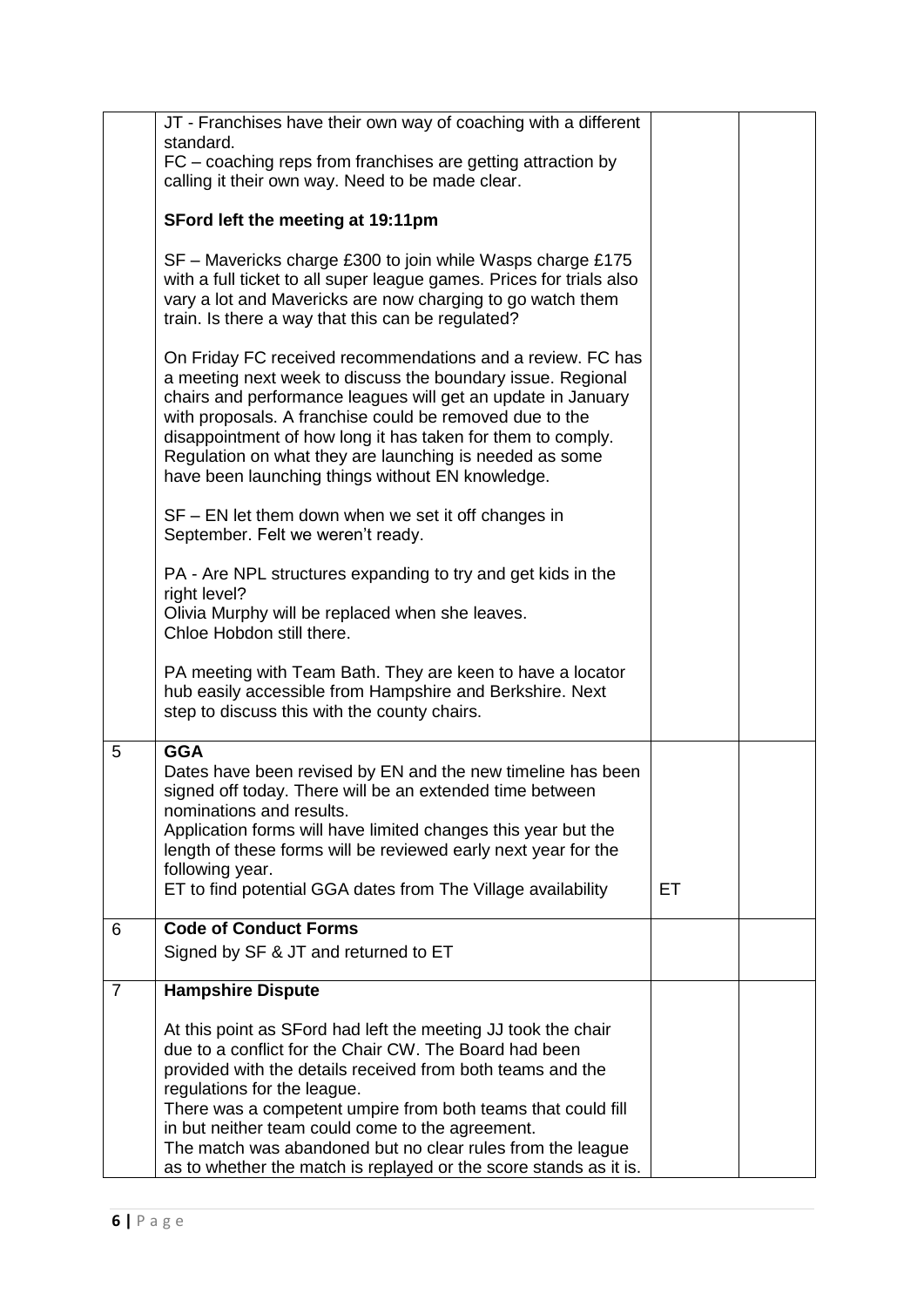|   | The Board discussed the issue in depth against the regulations<br>and agreed that the match should be replayed.<br>CW/ET to respond to teams regarding the dispute. | CW/ET |  |
|---|---------------------------------------------------------------------------------------------------------------------------------------------------------------------|-------|--|
| 8 | <b>AOB</b>                                                                                                                                                          |       |  |
|   | MC got a quote of £25+VAT to use south netball email domain.<br>Decision made to use Gmail addresses instead.                                                       |       |  |
|   | Fleming Park in Eastleigh has opened. Hampshire league are<br>pushing for their league to be there.                                                                 |       |  |
|   | Need EN to look at regional date diaries so they don't conflict<br>with National Schools.                                                                           |       |  |
|   | Date of Next Meeting                                                                                                                                                |       |  |
|   | Tuesday 6 <sup>th</sup> February 2018, 5-7pm at The Village,<br>Farnborough                                                                                         |       |  |

Date: ………………………………………………………………………………………………………………………………

Approved and signed: …………………………………………………………………………………………………….

(Chair)